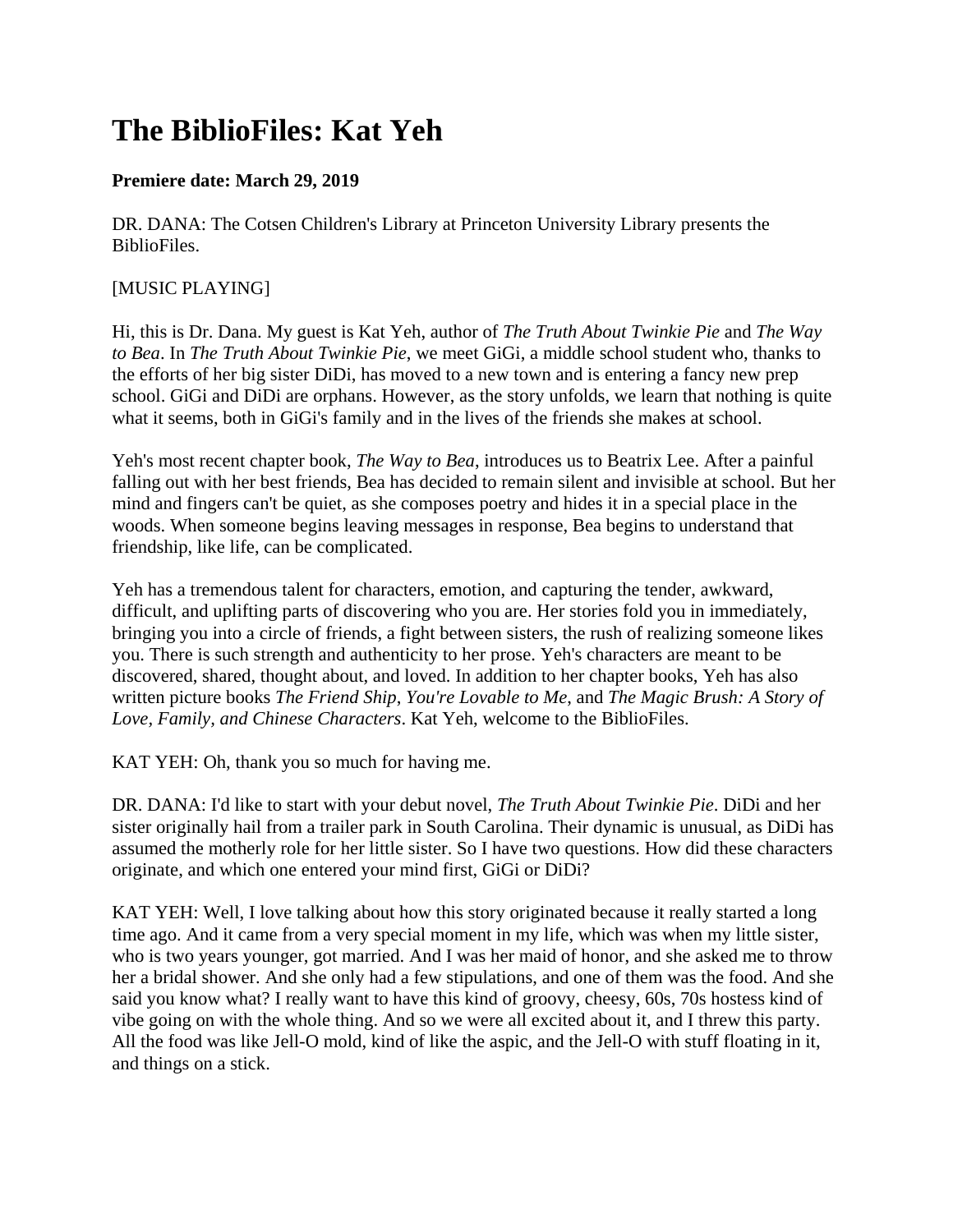And afterwards, she said, wow, this is this is such a cool party. Let's, you and me, write a foodie movie that has a party like this and features food like this. And we had this whole plan. This was a good, maybe 17 years ago to do this, and it never happened. So, fast forward several years, and I still had this kind of foodie movie kind of feeling in my head. And I thought you know what? I'm just going to give it a try and see what happens. And I knew none of the characters. I had no plot ideas. I knew nothing, except I wanted a book that kind of ended with this kind of big fabulous party with this kind of food.

So I opened up my laptop to an empty page, and I thought you know what? I'll just start by writing a recipe. I read cookbooks all the time and I'm always looking at recipes. And I was trying to think of something that would be fun and kind of funny, and kitschy, and silly. And for some reason, Twinkie pie popped into my head. And we hadn't had it at my sister's party, but I'd heard of it, and I'd never eaten it before. I certainly had had Twinkies growing up in the 70s. And I thought OK, I know there's a thing called Twinkie pie. I'm just going to make up a recipe.

And so just on the fly, I started typing this recipe. And for some reason, instead of typing it sort of in standard recipe form, I started narrating a voice making the recipe. And the voice just kind of went, so the first thing you do is you take your Twinkies. Then you cut them up, and you soak them in maraschino cherry juice, just until the creamy insides turn the perfect shade of pinky red, just like Cherries in the Snow lipstick, which is the only lipstick my mom ever wore. As a matter of fact, if she went into a drugstore, and it wasn't there, she'd walk into the next one and the next one and the next.

And for some reason, this recipe kind of went off on a little tangent. And when I was looking at it later, I thought, wow. I kind of like this little lipstick thing I threw in in the middle of that recipe. And little did I know that would sort of become the driving plot point of the entire story. And that voice ended up being GiGi's.

DR. DANA: Accents can be difficult to write, but I think you nailed the cadence of GiGi and DiDi's Southern accents. Did you need to research those?

KAT YEH: Oh, you know what? I actually did. Part of it felt very natural, and I don't know if that is just from a lifetime of being an observer. I was always sort of the quiet person that was in the corner watching everyone and listening. I was always really a people watcher. And so I think maybe I had stores and stores, sort of in the back cabinet of my brain of all these voices I'd ever heard. But absolutely after I started drafting the story, both of my brothers and my father at one point had spent a lot of time in the South. I used to visit my brothers when they lived in the South. And of course, my dad had all these stories when he first immigrated to the US and was living in the South.

And one of our best friends from college lived there, and I called him up. And I said I'm working on a novel, and the characters are Southern. And I'd really like to come visit, and spend some time, and do some research, not only into the voices, but also into sort of what trailer parks were like. Because there were so many different kinds, and I really wanted to be open to not only the ones in the book, which might be a little scary or downtrodden, but also the beautiful ones and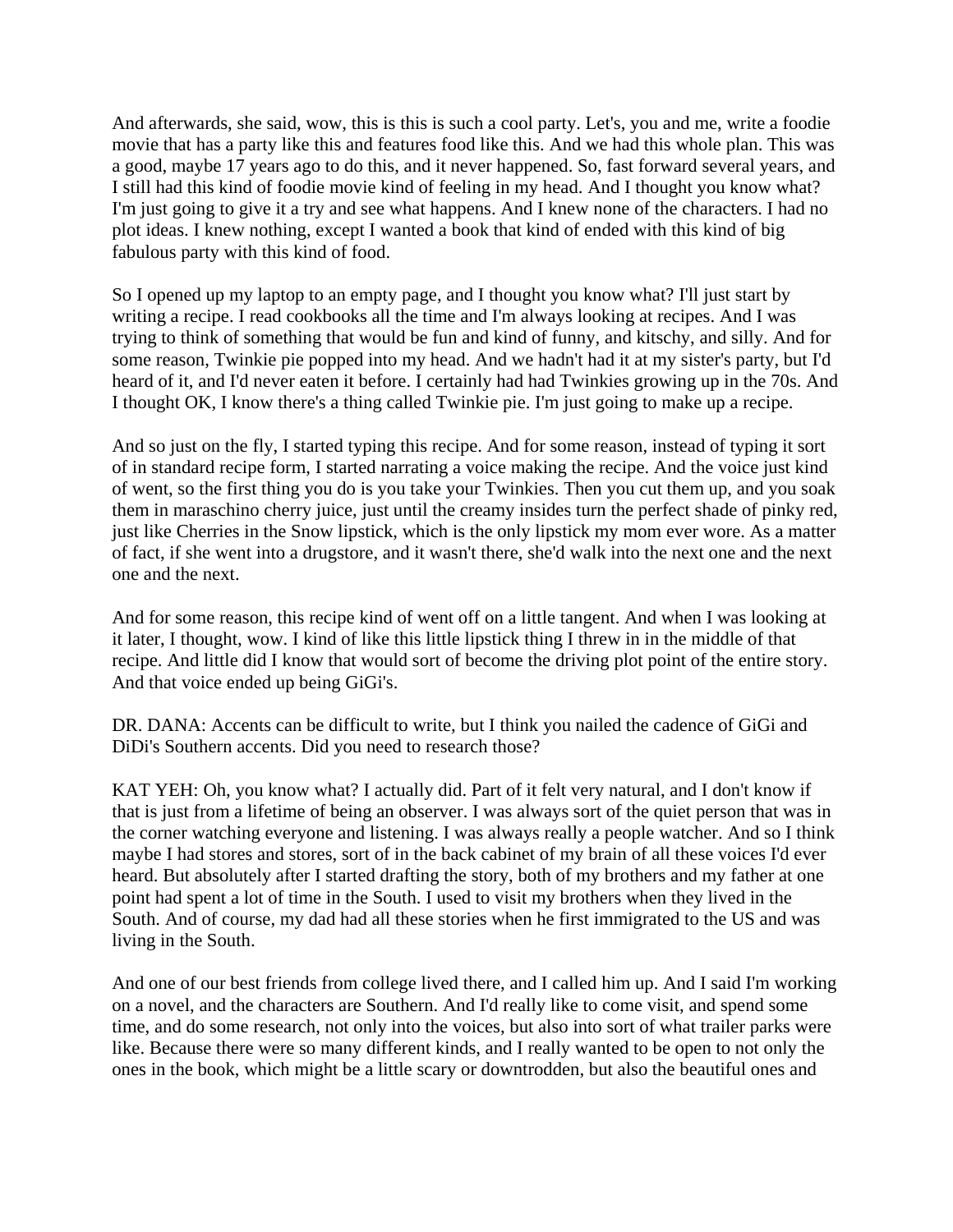the homey ones. And the food, just kind of checking out the food and the people. There really was a lot that I researched going into this.

DR. DANA: DiDi is a hairdresser, but she's also an informal chef. She actually wins a million dollars in a cooking competition before the book begins. So you talked about food. Every chapter of this book includes a recipe for something related to what's happening. Where did you find the recipes?

KAT YEH: Well, that was an interesting mix of the Twinkie pie recipe I made up. After I made up the initial recipe, which if you look at my rough draft, it's horrifying. Just the idea of soaking something in maraschino cherry juice is terrifying. [LAUGHTER] But I made up a couple. One of them, Tangled Up pie−it's like a pie you make out of leftover spaghetti−was something that my son loved that I made up one day that I know other people have done their version of it. I also looked at a lot of different cookbooks. I looked for recipes, and I looked online. I looked for things that I could kind of adapt or twist in order to fit into my storyline. Because as you mentioned, I did want each recipe to sort of say something about the emotion or the underlying plot point or story, the heart of what was going on in that particular chapter. And so I did a lot of tweaking and mixing and matching recipes to get what I wanted.

DR. DANA: So did you try all of them?

KAT YEH: Oh yeah. [LAUGHTER] I tried all of them, and I always say that taste testing the Twinkie pie was the hardest part.

DR. DANA: Really?

KAT YEH: Because Twinkie pie−oh, they are so−I'm not a super sweet tooth kind of person. And there's the amount of sugar in Twinkie pie is insane. But luckily at the time when I was drafting and taste testing it, my son, who was a teenager at the time, was living at home. And he had all his big hulking teen friends over, and they would help me test them out and go through the recipes with me. They seemed to have no problem ingesting all that sugar.

DR. DANA: GiGi eventually learns the truth about her family and about a few of her friends as well. Without giving away too much, how difficult was it to make your character go through these sometimes traumatic realizations?

KAT YEH: Oh, actually, any writer out there will know what I say when I actually started a journal of sorts during the drafting of this, in which I would say, dear protagonist, or dear GiGi, I am so sorry. Because there are so many things that she had to go through. Emotionally, she was just dragged from one place to the other. She had rough awakenings to certain things and very difficult first day of school and second day of school and friendship sort of things that she went through. And as much as I loved her, and she was such a dear character to me, and I wanted nothing more than to take care of her, I did used to write little letters just saying, dear protagonist, I am so sorry I am putting you through this, but I promise it'll be OK.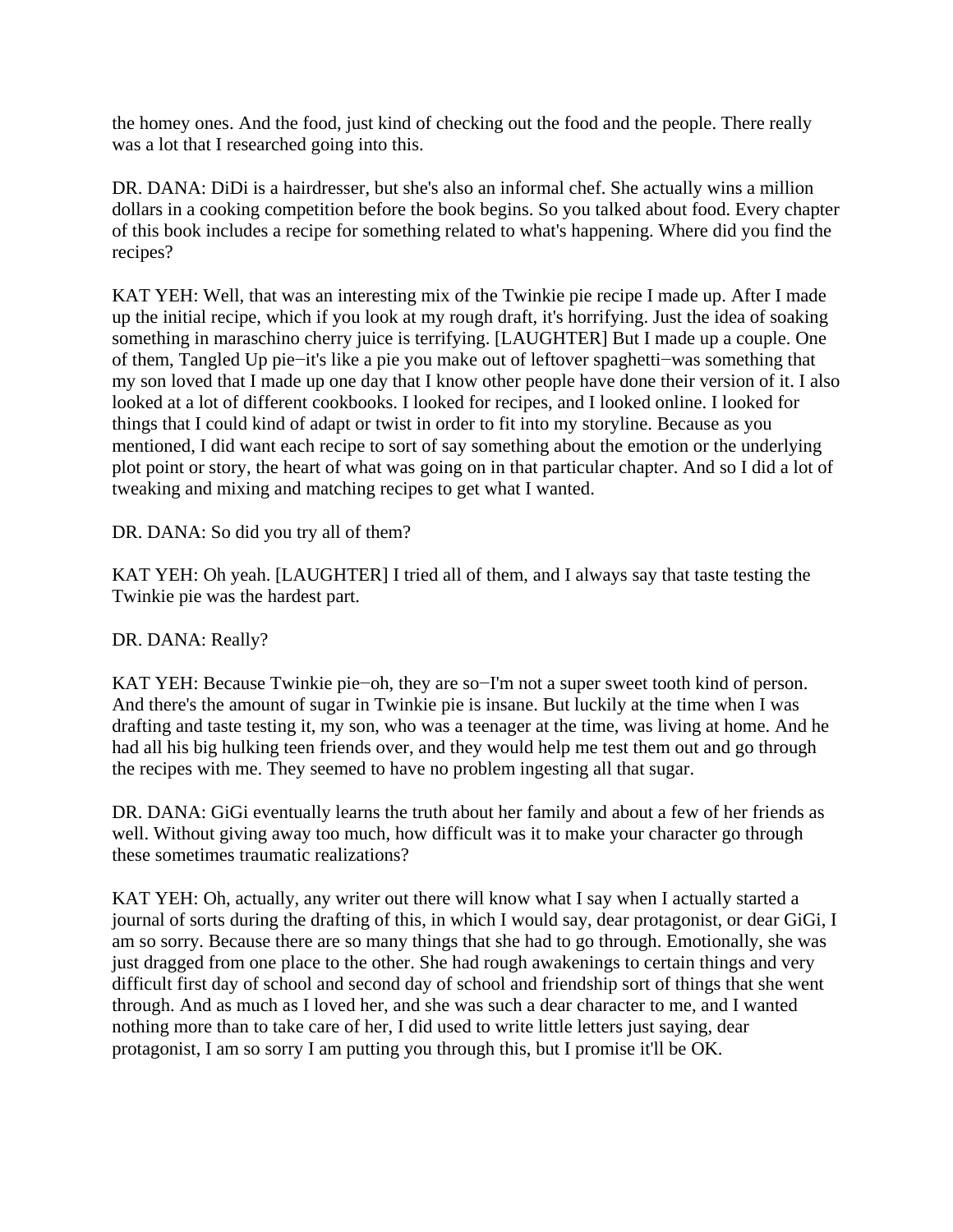And this is just part of who you have to be. Because I guess if you think of anything in our lives that sort of makes us who we are, so many of those things are going to be the difficult times. And it's sort of what we talk to our kids and I guess our students and our young readers about, is when they go through hard times is that I promise it's eventually. I know it's hard now, but it is going to get better, and it is going to become part of who you are. And you get to choose how to do that.

DR. DANA: Your most recent novel is *The Way to Bea*. I'm wondering if you'd be willing to read the prologue to the book.

KAT YEH: Oh, sure, I'd love to.

"When I'm figuring out a haiku, I place my right hand on my chest like we do at school for the Pledge of Allegiance. The first line of a haiku is always five syllables, and I like to count out each beat, starting with my pinky finger and working my way across.

*one, two, three, four, five*

I know it's exactly right when my thumb gives that final thump (five) over my heart.

There are only three lines in a haiku.

The first has five beats the second has seven beats and the last has five.

*(Five, seven, five)*

Haiku are nothing like the poems I used to write. Those were free verse, which is exactly what it sounds like. Poems that are loose and flowy and free. The kind you sing or shout or paint all over your bedroom walls. With free verse, you can pretty much do whatever you want.

A haiku is different. One wrong choice and you have to go back and start again.

But it doesn't even matter how different they are, because all poems begin the same way: from something you feel inside. Like being mesmerized by the sound of certain words. Or feeling sad that you're alone at the turn of a path.

Or being afraid.

A poem could begin one night when you're so lost and afraid that the last thing you're even thinking about is writing one. But the words will come anyway, whether you want them to or not, and you will find yourself with your hand on your chest, just like the Pledge of Allegiance, counting out the beats.

*I do not know the way*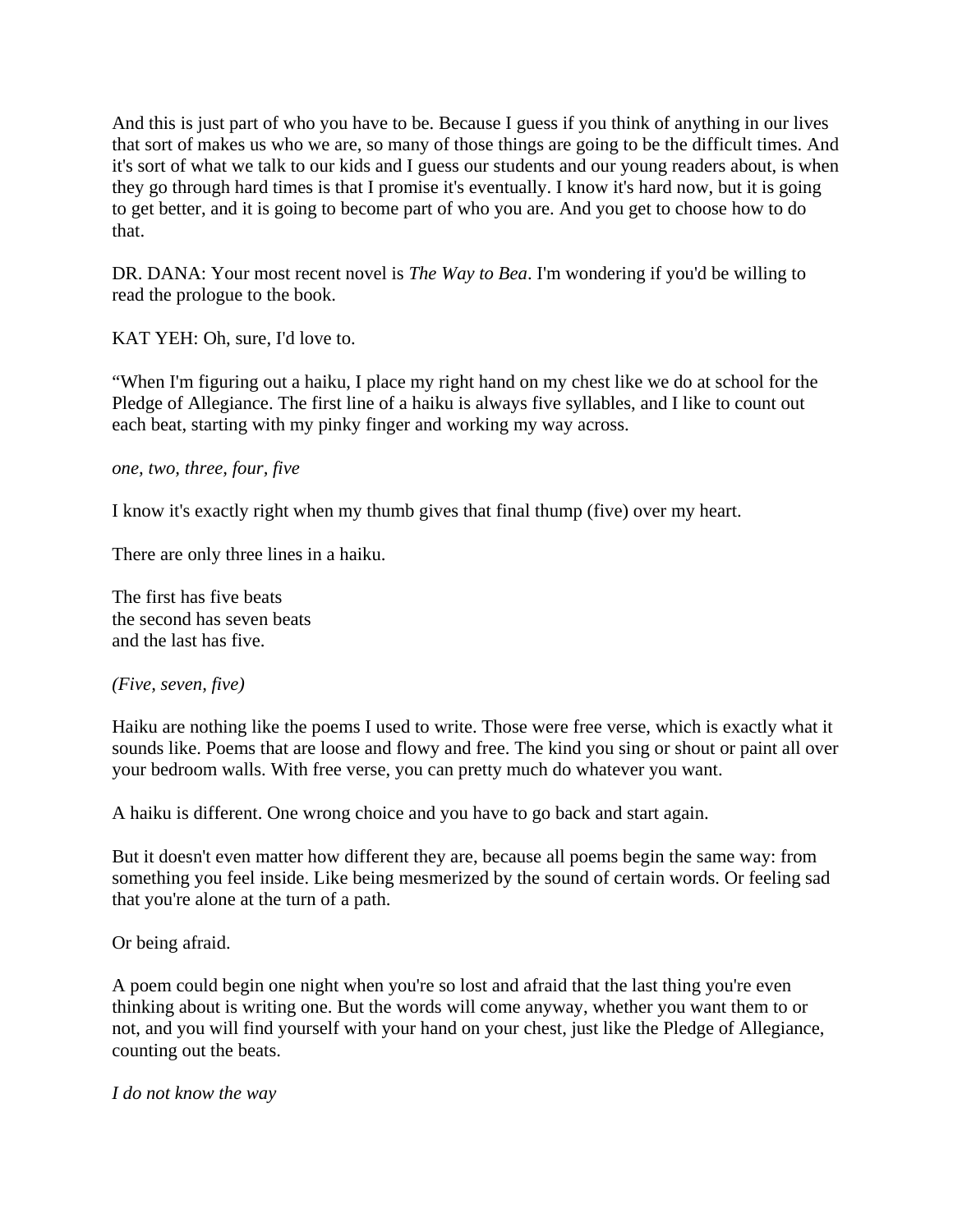Until that extra thump *(six)* on your heart tells you that you've made the wrong choice. Only this time, it's not just a haiku−it's real life. And there's no starting over."

DR. DANA: Thank you. Bea is clearly a poet and writes both verse and haiku in her story. I'm interested to know if it was difficult to write the poems and what your relationship with poetry was like before you wrote this book.

KAT YEH: Oh, I have a long and loving relationship with poetry. When I was a little girl, being a poet was the first thing I ever wanted to do. I decided right then and there that I wanted to have poetry in my life, no matter what. When I was around seven or eight years old, my mother bought me this little green book that I still have. And it was a journal, like a calendar book. And it had a date on each page. It was really tiny, and I swore this oath, this grand oath to myself that I was going to write a poem every day for the rest of my life. And I still have it. And some of the poems are really, really funny, like shampoo a kangaroo in the zoo or things like that.

And I got through much of the year writing poetry. And even though I didn't fill out every page in that, I kept journals most of my life. And a lot of my entries are in verse form, a lot of free verse. It was natural for me to have a character. To write a character who was a poet felt very, very natural and for somebody to express the ways that they wanted to see the world by the different ways that they could write poems. And there's also a poem in *Twinkie Pie*, which I was very excited at the very end. GiGi writes a poem, and I was really happy to sort of have it sneak into that novel as well.

DR. DANA: In the story, Bea befriends a character named Will. Please tell us a little bit about him.

KAT YEH: Will is a character that I love so very dearly. I wanted to experience as you go through the book and if you read the author notes, you see that Will, if you had to put a label on him, which is something that I really wanted to avoid, especially for the way that Bea sees the world, he is someone with Asperger's.

But because I wanted Bea to just, in her very true, and innocent, and poetic way, just experience him the way he was without labeling him, she got to meet him simply as a potential new person in her life and someone who was different. But then she was feeling very different at the time, too. She was just sort of working with the differences that he had, and accepting them, and kind of going along with it. I loved him. I loved kind of doing my best to see through his eyes. And I loved writing the interactions that he had with Bea and their developing friendship.

DR. DANA: Many of your characters carry some complicated emotions. How generally do you develop the characters in your novels?

KAT YEH: Well, I think that-- I feel that everybody is complicated. I can't think of anyone that I've ever met in the real world who does not have complexities, whether or not they reveal to you right away. And I always knew writing that I would try my hardest to make sure that nobody was one note. If, for example, Bea's former best friend, S, knew that I didn't want to write just a mean girl. And for Briggs, the editor of *The Broad Side*, who she befriends, I knew he wasn't going to